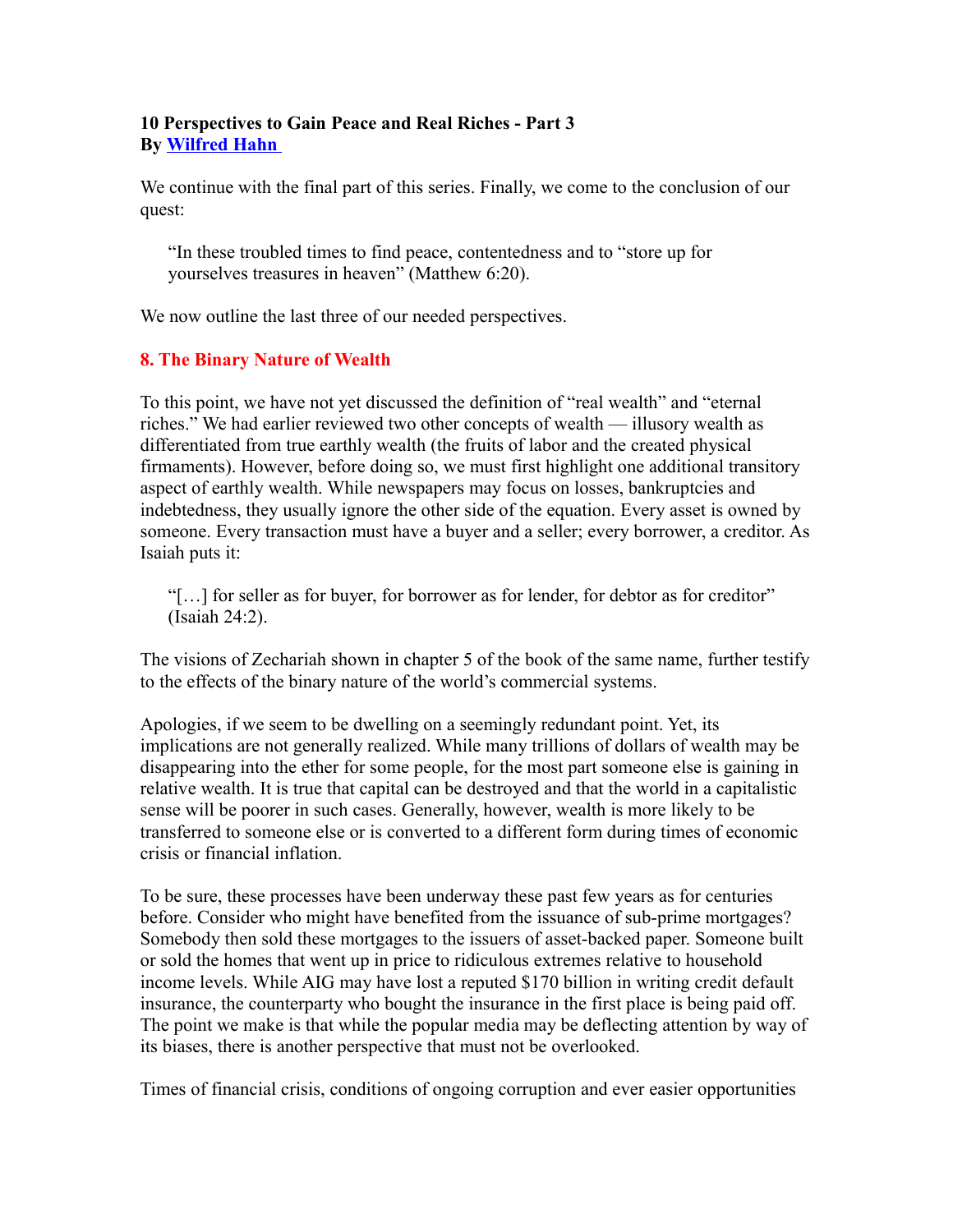to defraud or outwit the masses, continue to lead to ever widening wealth skews, as we have already pointed out. The corollary to that condition for society is ever increasing economic oppression; a trend of growing anxiety with the cares of this world for a greater majority of people. We will touch on the significance of this development for the world and Christians in Point 10.

Thankfully, there is one type of wealth over which one need not agonize or worry. Christ revealed its identity:

"Provide purses for yourselves that will not wear out, a treasure in heaven that will not be exhausted [...]" (Luke 12:33).

# **9. The Real Biblical Worldview**

Researchers point out that one of the main differences between the US financial crash and others — for example, that of Japan in the 1990s — was that it was households (individuals and families) that became heavily overindebted. This was not the case in Japan, nor the Asian crisis of the late 1990s, nor those in Scandinavia in the early 1990s. There, it was more the actions of companies and governments that led to these crises. But why in the case of the American, did people become so easily seduced to take on such huge amounts of debt, and to accept the vain predictions of perpetual prosperity? Responsibility of stewardship was thrown to the wind and the idea that prosperity and wealth were both eternal and effortless was the common belief.

It may have to do with another main difference: namely, America's major religion — a post-modern, utilitarian aberration of the Biblical Christianity. This may seem a harsh statement, but I believe that the facts well support it. Most definitely, America is the most Christian-professing, major nation in the world. But crucially, only in North America do we find the prevalence of Prosperity Gospel. This theology even merits an entry on Wikipedia. This twisted, false gospel has invaded the thinking of virtually all Christians, though no doubt many would derisively dismiss its more brazen versions. The mainstream Wikipedia points out that this "somewhat similar (yet strikingly different) belief appears in most 'New Thought' religions, Unity, Religious Science, Divine Science denominations."

It is a false teaching — "a doctrine of demons" — that not surprisingly has had insidious repercussions. Its implicit message is that the evidence of God's blessing — yes, even the validation of one's salvation — is a high standard of living as defined by the world's dominant humanist perspective. This view does not stand up to any Scriptural scrutiny. It is not Biblical. Not one mention or even an indirect statement supporting this doctrine is found in the New Testament. If that were so, we must conclude that Jesus Christ, all the apostles, and most first century Christians were unsuccessful "undercomers." They had not discovered Prosperity Gospel and never entered into its blessings. One wonders why one of the first names for Christians in the first century was "Ebionite," meaning "the poor ones."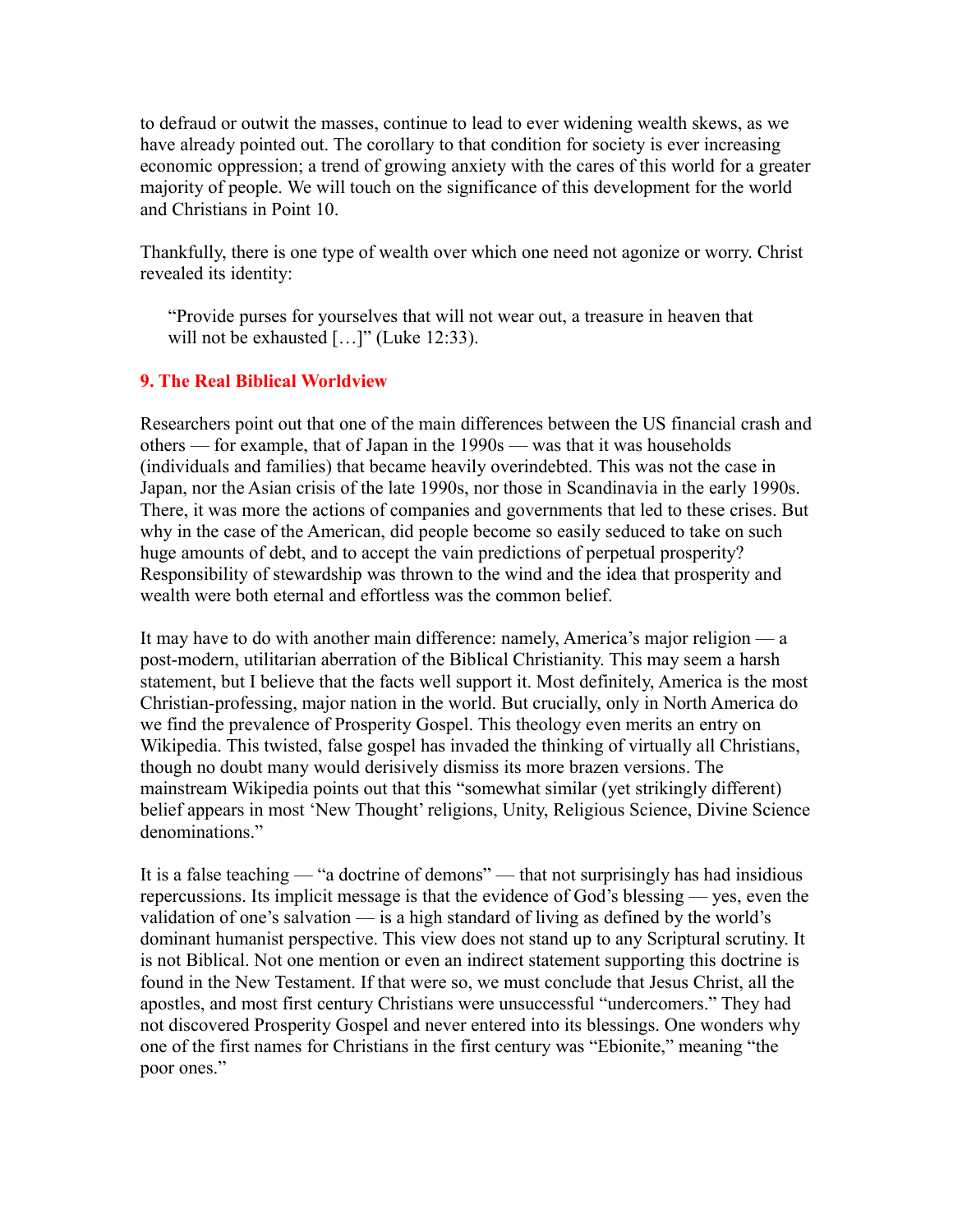Prosperity Theology is an errant belief system, heavily laced with paganism, and candycoated with Christian form and words. It is a heresy that has been bringing America to its ruin, turning cold the faith of many, and may eventually reveal that many of America's progressive Christians never did have a true conversion in the first place. It is not a gospel but rather an idolatry.

While we may decry the hedonism of elites and the fraudulent thefts of Wall Street captains, a special blame must be reserved for the false shepherds that have crept into the pulpits this past half-century. They did not storm the pulpits by accident. What was not preached was self-denial (Matthew 16:24), that "we are not our own" (1 Corinthians 6:19); nor that the ultimate purpose of our existence is the glorification of God, not the satisfaction of fleshly stomachs and glands.

As a result, high-income countries such as the US and Canada are full of baby Christians, still dieting on milk, who cannot deal with the "meat" of reality and responsibility. Paul thought such Christians contemptible, saying:

"You need milk, not solid food!" (Hebrews 5:12)."You are […] worldly" (1 Corinthians 3:3). "[…] Solid food is for the mature, who by constant use have trained themselves to distinguish good from evil" (Hebrews 5:14).

The greatest tragedy is that many of these "baby Christians" will give up on their faith and begin to hate God during current and coming tough economic times. The "different" god that they had been taught, was the proverbial big sugar daddy that showered baubles, toys, success and acceptance upon them every time he was called on the cell phone. God was a means, not an end.

And now, just because a "Darwinian" world economic system has preyed upon and destroyed their earthly wealth, they no longer want eternal "treasures in heaven." Could it be that some people were never interested in eternal wealth in the first place? Letting go of eternal riches for a bit of temporal luxury is bad investment policy in the extreme. At such times as this, let's be bold enough not to look to left nor right, but toward our eternal destinies and promises.

#### **10. Who to Blame? Convenient Sacrificial Lambs**

Great crises, whether financial, economic or otherwise, always involve victims and sacrificial lambs. It is convenient to assign blame. It soothes the national conscience. Therefore, upon whom to pin the tail this time? Who might be the sacrificial lambs? Less than a decade ago, such people as Martha Stewart, Bernard Ebbers of World-Com infamy, Enron CEO Kenneth Lay, Tyco International chief Dennis Kozlowski and others, were marched in front of the news cameras on their way to court or jail. (Some of them were even declared Christians). They were no worse than many other business people. They just happened to have been caught in the public eye. If anything, they reflected the accepted culture of the times, a cheating culture. This deal with cheating is becoming evermore flagrant and is an accepted value in our society.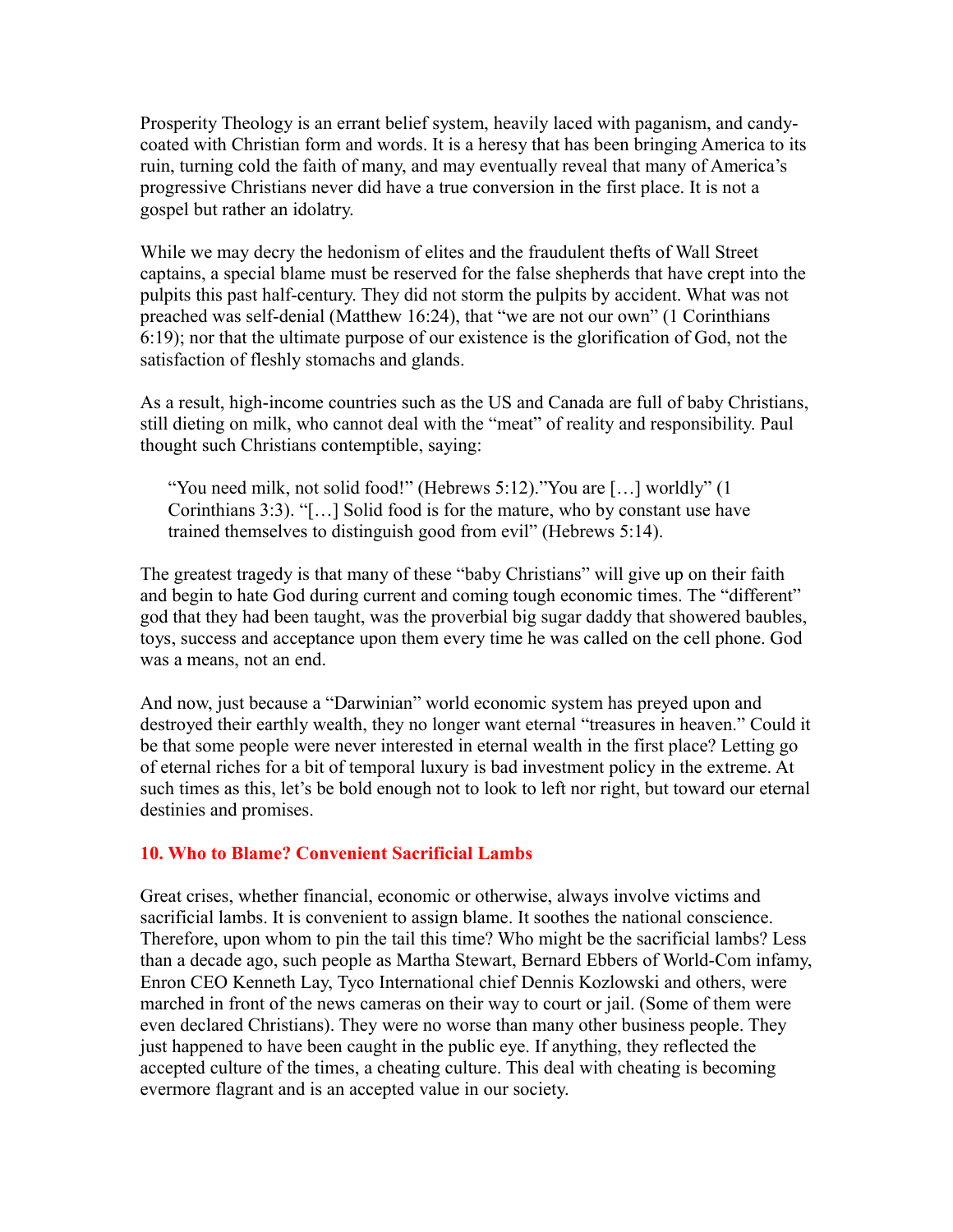Just what values are being exemplified in the following example? US President Obama recently stated that investors can have "absolute confidence" in Treasury bills and that "not just the Chinese government, but every investor can have absolute confidence in the soundness of investments in the U.S." Then, only one week later, the Federal Reserve announced one of the greatest money printing operations of all time. As we will explain further, this will prove to be a momentous occurrence. It is the future implications of this great corrupt act to which we must next direct our attention. Don't fixate on what has happened to date. Big changes and challenges lie ahead.

We must make two more comments with respect to the blame game. Many times in the history of the world, the Jews were the convenient whipping stock for financial collapses. Tragically, it happened many times. For various reasons — mainly because God decreed that they would be a separate and dispersed people, until their Millennial restoration this special people, who were called to be God's servants, has excelled. Indeed, Wall Street today is home today to a disproportionate number of Jews. Many have high profile positions. For example, the two recent central bank governors, Allan Greenspan and Ben Bernanke — the very two that are presiding over current monetary malfeasance of grand scale — are Jews. Larry Summers, Robert Rubin, Timothy Geithner — in fact, half of the treasury secretaries since 1995 (these widely seen as the big bubble years of financial alchemy) have been Jews. We need not go on.

The current stage of the global financial crisis (GFC) may be nearing an end. Yet, its final repercussions have yet to unfold, as other troublesome stages still lie ahead. In my view, these stand to be quite grim. There is a high probability that an inflationary spiral or a "crack-up" boom will occur. This will cause enormous societal stresses. Many people are already angry. Outright protest and anarchy could flare up at some future point. We are speculating. Yet, current conditions are dangerous and grievous, especially so when perceived in light of the history of the Jewish people.

Surely during the last few years, terribly corrupt and idolatrous conditions swept the US and most of the world. And, these conditions stand to get worse as grand monetary manipulations undermine any semblance of fair stewardship and ethics. That financial indicators themselves are deceptive is a very crucial realization that too few Christians have pondered. (For a more in-depth treatment of this subject, please access the booklet, "Forecasting Right From Wrong: New domain of financial markets?")

The American Jew has experienced a Golden Age since the 1950s. And, America has prospered because of the liberties and acceptance it has bestowed upon this people the "apple of [God's] eye" (Zechariah 2:8). But every Golden Age for the Jew to date, whether experienced in Spain, Russia, Poland, Germany and others, has come to a close. As Christians, we must pray that this does not happen again and that the demonic spirit of anti-Semitism does not cause America (indeed even ourselves) to have any complicity in such evil.

It couldn't be more important that Christians maintain a balanced and informed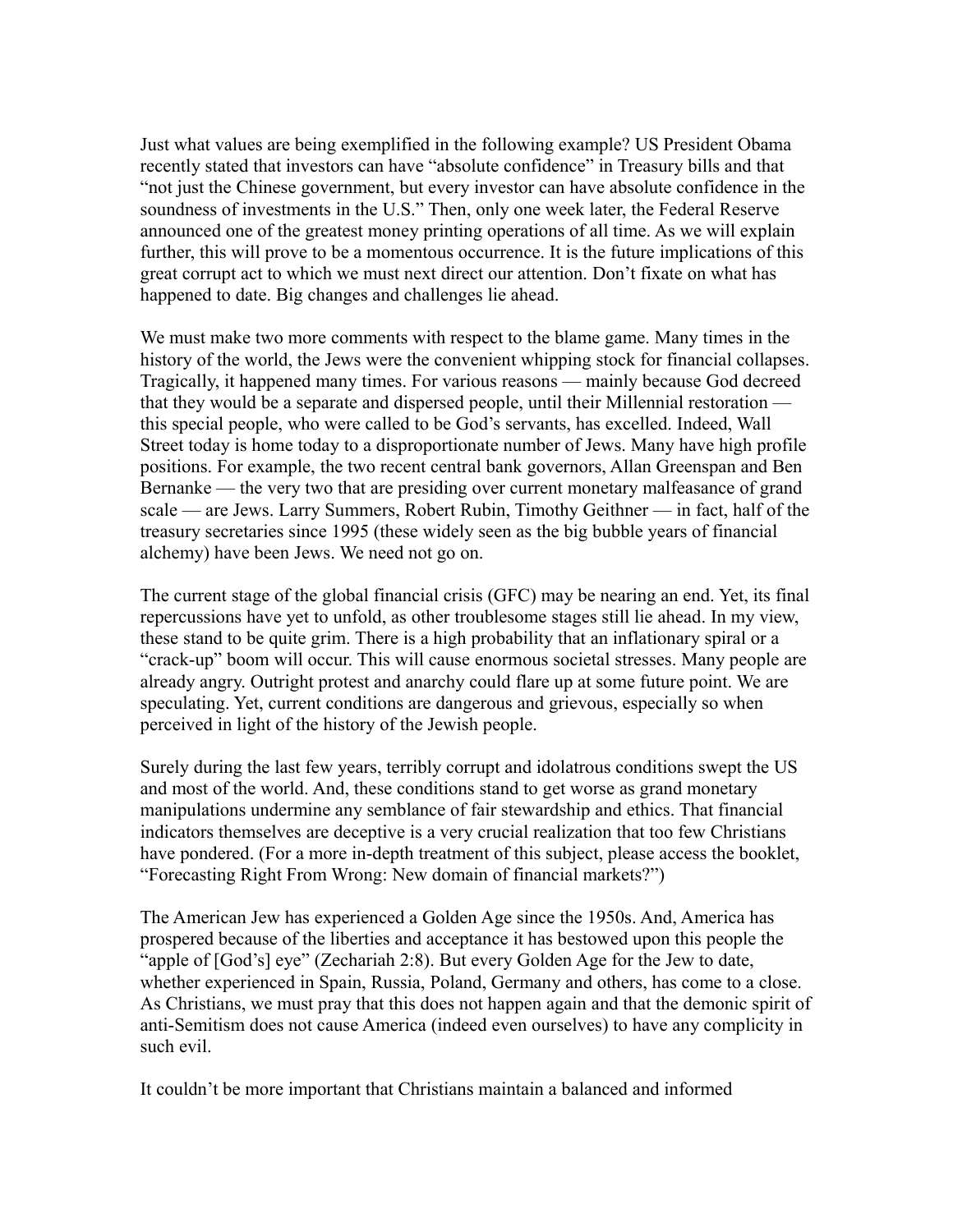perspective on this topic. We cannot forget that Christians are greatly indebted to the Jewish people, for we are grafted into their root.

"If some of the branches have been broken off, and you, though a wild olive shoot, have been grafted in among the others and now share in the nourishing sap from the olive root, do not boast over those branches. If you do, consider this: You do not support the root, but the root supports you" (Romans 11:17-18).

Finally, may we make one last point. Please don't misinterpret me on this comment, as I always receive heated responses every time I touch upon this topic. Yet, it remains confounding how many intelligent Christians lose their focus in the area of conspiracy theories and corrupt elites. In doing so, they get themselves trapped as purveyors of the Social Gospel. Yes, there are conspiracies in the world and there are a lot of rich corrupt people. (Not all rich people are corrupt, though the Bible sometimes assumes this to be the case. For example, see James 2:6, 5:1.)

It is the basic nature of humans — everyone — to love money, to share in "the cravings of sinful man, the lust of his eyes and the boasting of what he has and does" (1 John 2:16). All people, whether elites or common people, must accept responsibility for their actions and idolatries. The sins of some people can affect the entire world; others only their immediate families.

In any case, it is not the great commission of the Church to convict and hunt down sinners. If one should want to make it their life's ambition to scalp so-called global conspirators, or to hang Wall Street manipulators, or perhaps to get sex-trade workers incarcerated and off the street, one is free to do so. But please do not claim that this is a Christian mission or duty. God has set rulers and governments in place to establish earthly justice and to carry out such initiatives.

The Church must preach the Gospel: that man is a sinner and headed for damnation and that only by acknowledging Christ as Lord, Son of God and Savior will he be saved. Then, once imbued with the living Holy Spirit, the convictions of sin will emanate from the heart. The scalpings, condemnations and hangings will not lead to repentance of a type that offers eternal life. The Bible repeatedly says that the Spirit is the sword (Ephesians 6:17; Revelation 2:16) and likewise the Word (Revelation 19:15). If we are to engage in any offensive actions, it must be with this Sword, not our social, activist programs.

### **The Penultimate Act for the Near-term Future**

For the final time we ask the question: What lies ahead? We now provide two answers. One is directed to the preservation and maximization of our eternal riches. The other to this present earthly realm of money and economics. But why should we care about this present world that we know will pass away? Just why must we do our best to steward our lives and possessions? There are many grounds, provided above all that our affections remain fixed upon the Lord. For one, we must not become trapped by this world.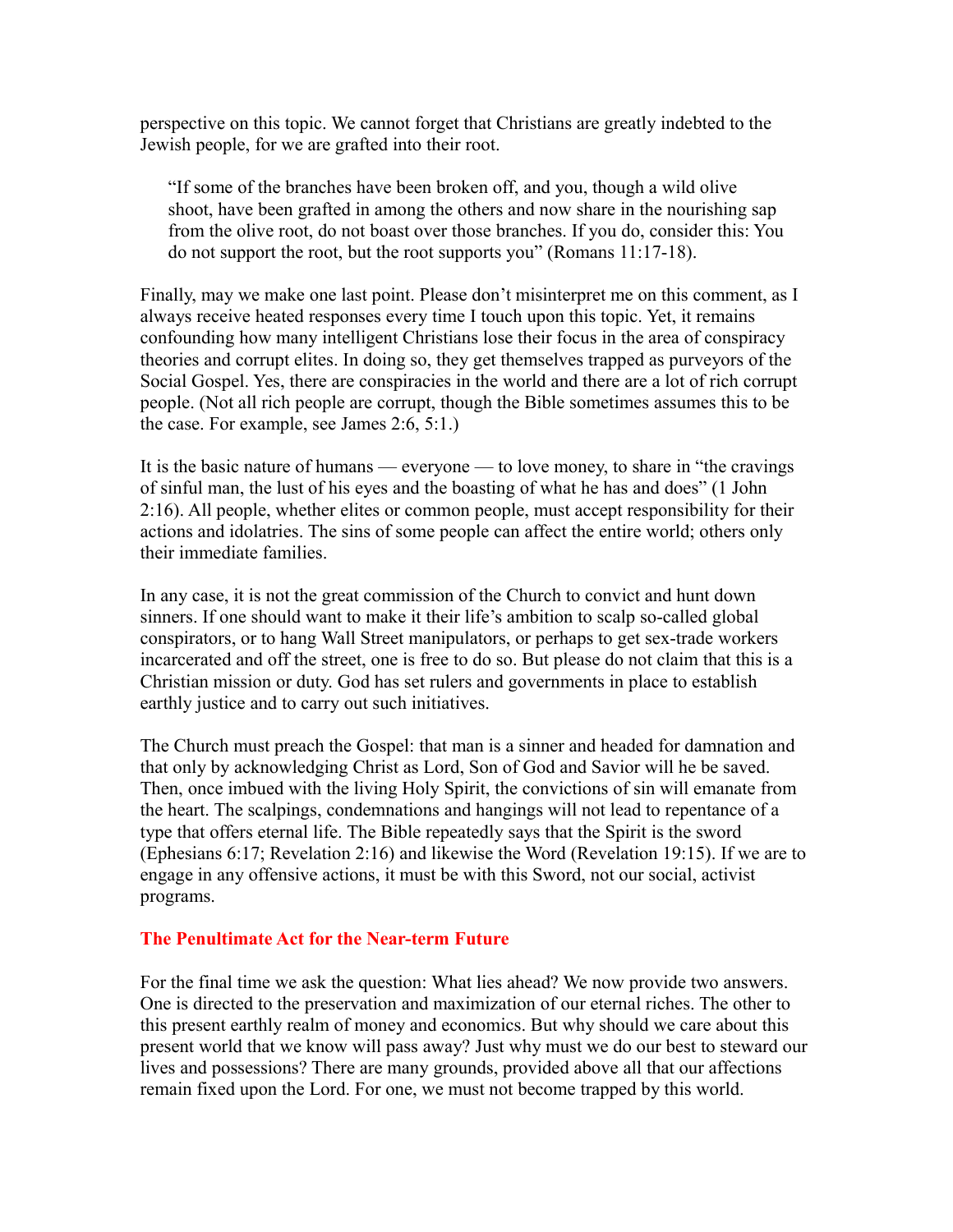Sometimes this is unavoidable due to the sins of others, and not ours. There are many other sound reasons. However, let's allow King Solomon's balanced observation to suffice for this purpose.

"Remove far from me vanity and lies: give me neither poverty nor riches; feed me with food convenient for me: Lest I be full, and deny thee, and say, Who is the LORD? or lest I be poor and steal, and take the name of my God in vain" (Proverbs 30:8-9, KJV).

One of the key pivot points for the future is now clear: Central banks are printing money. We hope we will not be thought as false alarmists. However, no one should underestimate the crucial significance of recent events. It is momentous … as if the entire world will have shifted upon it axis. What we mean by this term "printing money" is actual fiat money creation … money out of thin air. The Bank of England, the US Federal Reserve and the Swiss National Bank have announced outright purchases of market securities. Other central banks can be expected to follow. In the case of the US Federal Reserve, it intends to buy asset backed mortgage bonds (agencies) and treasury bonds totaling \$1 trillion (on top of the \$650 billion in mortgage bonds already announced in 2008). The bell tolls. Central banks are desperately trying to re-inflate monetary channels.

There must be an inflationary outcome of some kind because there is now rampant "monetary" inflation. This is the essence of all inflation and all its outworkings. The only question remaining concerns the manner of its manifestation. All of this is not necessarily obvious, and may take some time to manifest its evil in the form that people recognize. While the fears driving these "flight to safety" flows may be understandable, it nevertheless stages the scene for the next big disaster … the final effects of virulent monetary inflation. All the lambs have been rounded up in the slaughterhouse, as they now will find themselves trapped in relatively depreciating cash-equivalent investments and bonds. Can you see the makings for the next crisis?

Looking ahead, at some point, we would then expect general incomes, consumer prices and real assets also to be re-inflated. But this should not necessarily be expected to occur right away. While such an outcome may be attempted, ultimate hopes stand to be disappointed. Indeed, stock market levels could be manipulated up for a time, yet real economic life for the average person would deteriorate further. At the same time, rising interest rates would quickly choke off economic recovery prospects. Also, relative wealth would have been greatly redistributed through the crisis period (which is exactly what is occurring at the present time), further undermining growth potential.

A main point of this series, with respect to the topic of the earthbound realms of money and economies, is that we should be looking ahead … not behind. Hopefully, our brief explanations will have shown readers that new challenges lie ahead. These will be diametrically different, in our view, than those that have already occurred. While people are now holing up in what they perceive to be safe havens from the disasters that have already occurred, they are actually now sitting in the middle of the track of a train hurtling from a different direction.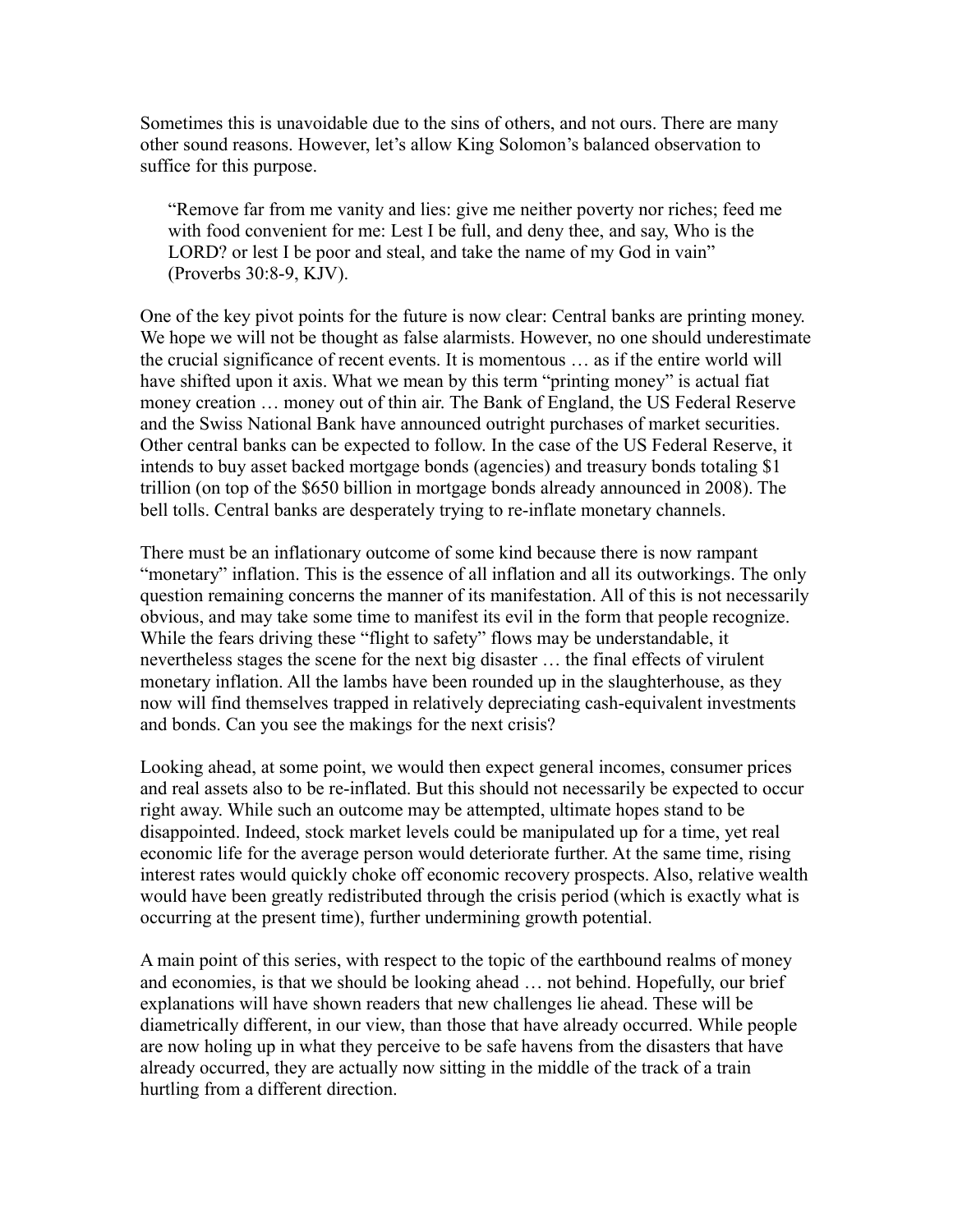### **Thoughts to Ponder**

We have come to the end of our 10 points and perspectives. Eternal perspectives are all so comforting, but where does the rubber hit the road here on earth? Times of economic and financial trouble do cause human hardship and stress upon this earth. Many people are suffering great anxieties and possibly even hunger and homelessness. What's the point of being so heavenly minded that ones advice is of no earthly good?

Actually, if people do not have their heavenly riches sorted out, there is little point in discussing earthly conditions. Why? Because life will be disappointing at certain times. It is a fact of life that there will be troubles. Jesus said, "In this world, you will have trouble" (John 16:33). World conditions today are absolutely treacherous to the Christindwelled person. This is a key characteristic of endtime conditions.

The Bible mentions many victims and casualties of that time. Christ prophesied that not much faith would be left on earth when He returns (Luke 18:8). Some people will be drawn away from their faith because of lust for riches and the deceptions of wealth; others will become victims through entrapment and economic oppression (Matthew 24:12, Luke 21:34, 2 Timothy 3:1-7). Either fate can be the result of our own actions or that of others. Whatever situation we may find ourselves in, we will be hard-pressed to maintain a contented and peaceful attitude if we do not first realize where our eternal riches lie. With the anchor of the promises of salvation and eternal life, we are much better able to deal with such temporal questions.

This one thing is for sure: I (we) know where my (our) riches are hidden and preserved … not somewhere "where moth and rust destroy, and where thieves break in and steal" (Matthew 6:19). No. Better to "store up for yourselves treasures in heaven, where moth and rust do not destroy, and where thieves do not break in and steal" (Matthew 6:20).

The rich young ruler was advised by Christ:

"You still lack one thing. Sell everything you have and give to the poor, and you will have treasure in heaven. Then come, follow me" (Luke 18:22).

Furthermore, Christ clearly linked our stewardship and faithfulness on earth with the ability to appreciate real eternal riches.

"He that is faithful in that which is least is faithful also in much: and he that is unjust in the least is unjust also in much. If therefore ye have not been faithful in the unrighteous mammon, who will commit to your trust the real riches? And if ye have not been faithful in that which is another man's, who shall give you that which is your own?" (Luke 16:10-12, KJV).

Consider the significance of that verse. If we can't even be faithful with temporal things — our earthly lives and bodies in service of the Lord Jesus Christ — then how could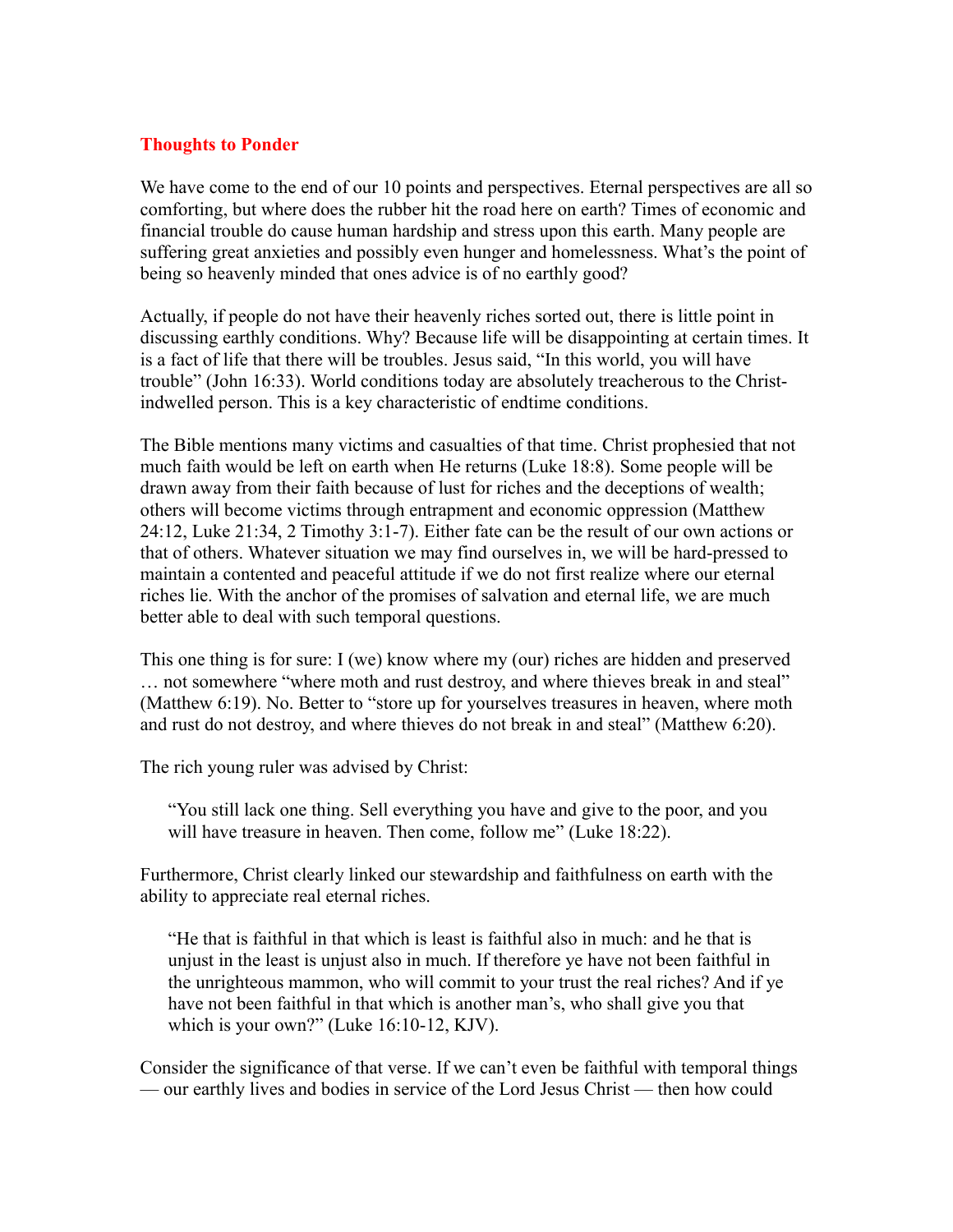even eternal promises and riches be appreciated by such mortals? It is a humbling question and confirms that our eternal perspectives must be put right first. It is only then that we can deal with our own temporal circumstances, no matter what they may be or how they came about, whether through our fault or that of others.

If eternal values are just so important, then why did God create us to sojourn in the physical realm of earth, booby-trapped with a concept of money, and replete with bodies and souls that have natural spiritual and genetic proclivities to want to serve Mammon and to love money? There is never a resting point in the endeavor to choose to serve God. It is a condition of this dispensation … this present stewardship under God's Kingdom.

Yet, we have enormous opportunities to lay up riches while we are still here on earth. Consider this statement of Christ:

"I tell you, use worldly wealth to gain friends for yourselves, so that when it is gone, you will be welcomed into eternal dwellings (Luke 16:9).

This was a puzzling statement, as it seemed to endorse the rather devious actions of the wicked servant (See Luke 19).

What this parable confirmed is that we can use worldly wealth — whether monetary capital, assets, skills or other possessions — and turn it into eternal riches. This is an incredible offer. You can turn temporal materials things that you cannot keep, into eternal riches that you cannot lose! This being the case, it is such a travesty to try to turn eternal riches into temporal pay-offs in the here and now. This may sound ludicrous. Yet, so many popular teachings (Prosperity Theology, for example) today are based on that very idea.

There are incredible opportunities to store up wealth in heaven. This is especially true during troubled and difficult times such as now. Whether the sun may shine or storms rage; whether in health or sickness, fortunes or mishaps; and whether we have economic recoveries or financial busts, God's love toward us endures. Our salvation remains secure; our eternal hopes not lost; and we have a faith that leads to heavenly treasures. God still remains on the throne and the order that He has set upon earth endures.

"Hear this, all you peoples; listen, all who live in this world, both low and high, rich and poor alike: […]Why should I fear when evil days come, when wicked deceivers surround me — those who trust in their wealth and boast of their great riches? […] For all can see that wise men die; the foolish and the senseless alike perish and leave their wealth to others. […] But man, despite his riches, does not endure; he is like the beasts that perish. This is the fate of those who trust in themselves, and of their followers, who approve their sayings. Like sheep they are destined for the grave, and death will feed on them. The upright will rule over them in the morning; their forms will decay in the grave, far from their princely mansions. But God will redeem my life from the grave; he will surely take me to himself. Do not be overawed when a man grows rich, when the splendor of his